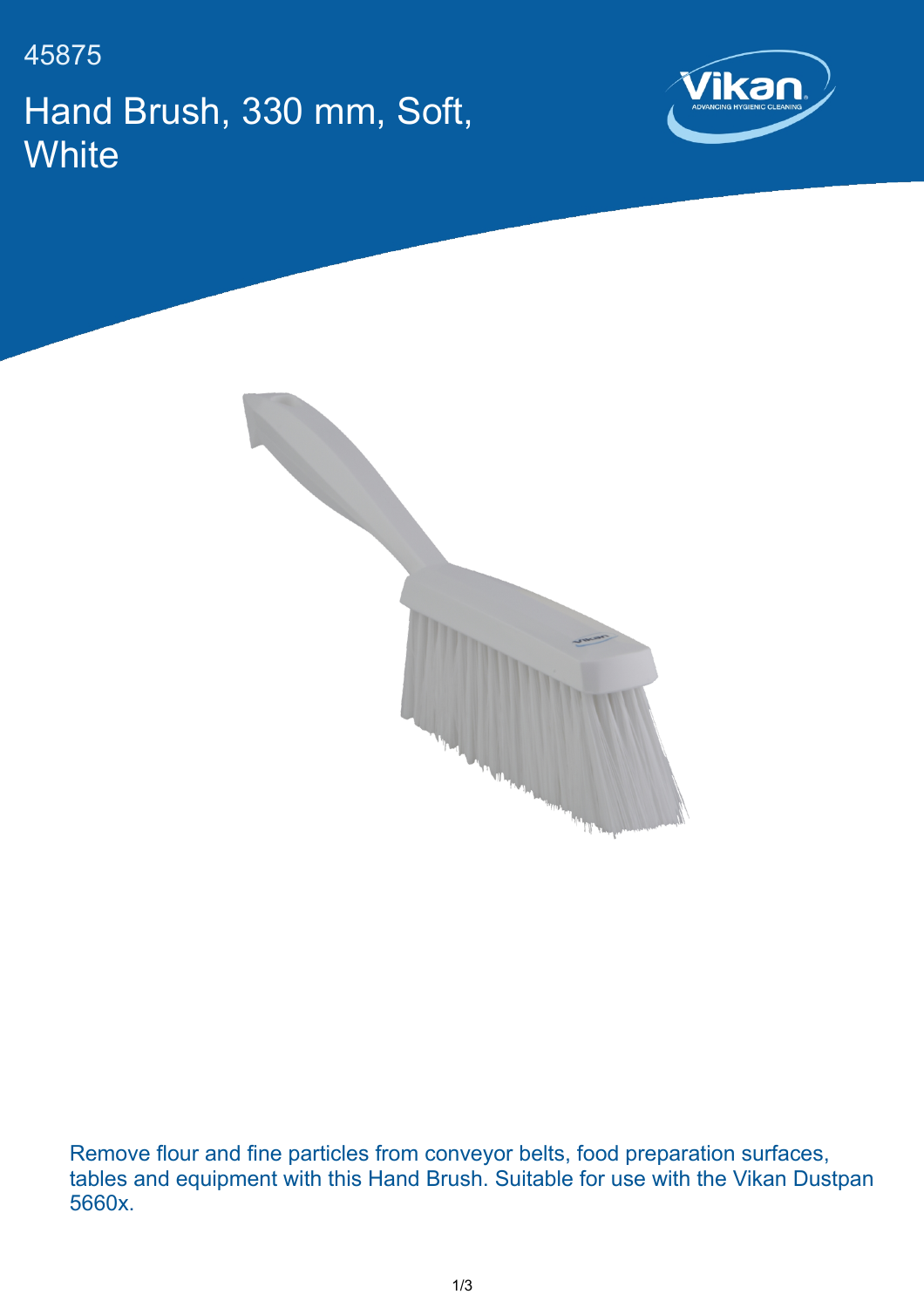## **Technical Data**

| <b>Item Number</b>                                                                        | 45875                                                                     |
|-------------------------------------------------------------------------------------------|---------------------------------------------------------------------------|
| <b>Visible bristle length</b>                                                             | 52 mm                                                                     |
| <b>Material</b>                                                                           | Polypropylene<br><b>Polyester</b><br><b>Stainless Steel (AISI</b><br>304) |
| Complies with (EC) 1935/2004 on food contact materials <sup>1</sup>                       | Yes                                                                       |
| Produced according to EU Regulation 2023/2006/EC of Good<br><b>Manufacturing Practice</b> | Yes                                                                       |
| <b>FDA compliant raw material (CFR 21)</b>                                                | Yes                                                                       |
| Complies with UK 2019 No. 704 on food contact materials                                   | Yes                                                                       |
| Meets the REACH Regulation (EC) No. 1907/2006                                             | Yes                                                                       |
| Use of phthalates and bisphenol A                                                         | <b>No</b>                                                                 |
| <b>Is Halal and Kosher compliant</b>                                                      | Yes                                                                       |
| <b>Design Registration No.</b>                                                            | EU 002175075-1-2                                                          |
| <b>Box Quantity</b>                                                                       | 15 Pcs.                                                                   |
| Quantity per Pallet (80 x 120 x 200 cm)                                                   | 1560 Pcs                                                                  |
| <b>Quantity Per Layer (Pallet)</b>                                                        | 120 Pcs.                                                                  |
| <b>Box Length</b>                                                                         | 390 mm                                                                    |
| <b>Box Width</b>                                                                          | 295 mm                                                                    |
| <b>Box Height</b>                                                                         | 140 mm                                                                    |
| Length                                                                                    | 330 mm                                                                    |
| <b>Width</b>                                                                              | 35 mm                                                                     |
| <b>Height</b>                                                                             | 110 mm                                                                    |
| <b>Net Weight</b>                                                                         | $0.17$ kg                                                                 |
| <b>Weight bag (Recycling Symbol "4" Low Density Polyethylene</b><br>(LDPE)                | 0.0056 kg                                                                 |
| <b>Weight cardboard</b>                                                                   | 0.0173 kg                                                                 |
| <b>Tare total</b>                                                                         | 0.0229 kg                                                                 |
| <b>Gross Weight</b>                                                                       | $0.19$ kg                                                                 |
| <b>Cubik metre</b>                                                                        | 0.001271 M3                                                               |
| <b>Recommended sterilisation temperature (Autoclave)</b>                                  | 121 °C                                                                    |
| <b>Max. cleaning temperature (Dishwasher)</b>                                             | 93 °C                                                                     |
| Max usage temperature (food contact)                                                      | 100 °C                                                                    |
| Max usage temperature (non food contact)                                                  | 100 °C                                                                    |
| Min. usage temperature <sup>3</sup>                                                       | $-20 °C$                                                                  |
| <b>Max. drying temperature</b>                                                            | 100 °C                                                                    |
| Min. pH-value in usage concentration                                                      | $2$ pH                                                                    |